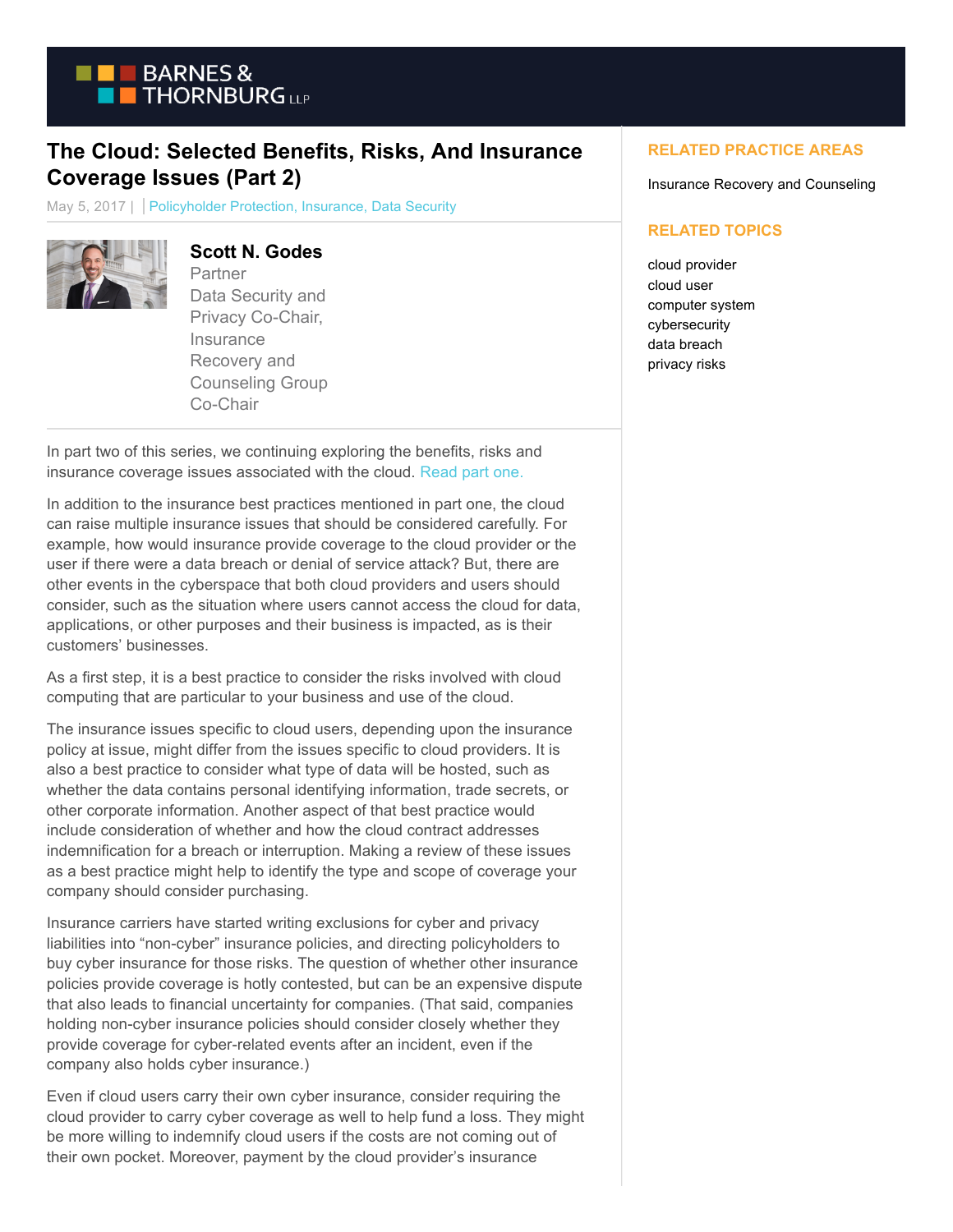carrier might be able to be used to fund the cloud user's deductible or retention (although certain insurance carriers dispute that point) or pay excess costs if the user's own insurance limits are insufficient.

Being informed of the coverages offered is a best practice because cyber insurance policies come in many different forms, which requires a careful analysis of the policy language and exclusions. Beyond seeking broad coverage, with narrow exclusions, below are some basic tips and issues to consider:

## **For cloud users, look at whether cloud computing risks are a covered term addressed specifically and clearly in your policy.**

If it is not, review the definition of terms like "computer system" and "network" to determine how broadly coverage is written.

This is a best practice to consider when evaluating so-called first party coverage, such as business interruption and extra expense. Understanding the scope of what is covered under your policy could be critical. For example, the policy may reference coverage for your "computer system." The definition of "computer system" in the policy, however, might exclude (or not reference specifically) the cloud or networks run by third parties.

If your policy definition is narrow for purposes of business interruption coverage, you still may be able to look to contingent business interruption coverage. Contingent business interruption provides coverage for damages impacting your business that are not owned by you – here, the third-party cloud or network. Unfortunately, contingent business interruption limits might be lower than the total policy limits. Therefore, it might be better to consider having a broader definition of "computer system" in your policy that covers the cloud and networks run by third parties than to rely on contingent business interruption coverage.

#### **For cloud users and providers, review the total limits, sub-limits, and deductibles, particularly those applicable to cloud-related risks**

Certain carriers have used lower limits of coverage ("sub-limits") that cap the amount of coverage available for claims specific to cloud-based risks for cloud users. Work with your broker to seek limits that your company believes are adequate for the risks, and pay close attention to any sub-limits that the carriers seek to impose.

For cloud providers, consider whether a single limit of coverage will be sufficient for multiple losses or a cascading loss that could affect multiple users. In other lines of coverage, such as general liability, insurance carriers will provide that a limit might apply multiple times (per occurrence limits), subject to an overall aggregate limit. Cloud providers should consider whether such limits could be appropriate for their business risks.

## **Confirm the geographic scope of coverage**

Some policies limit coverage to the United States or put restrictions on how far from your place of business events or incidents must take place in order to be covered. To the extent that cloud providers host information